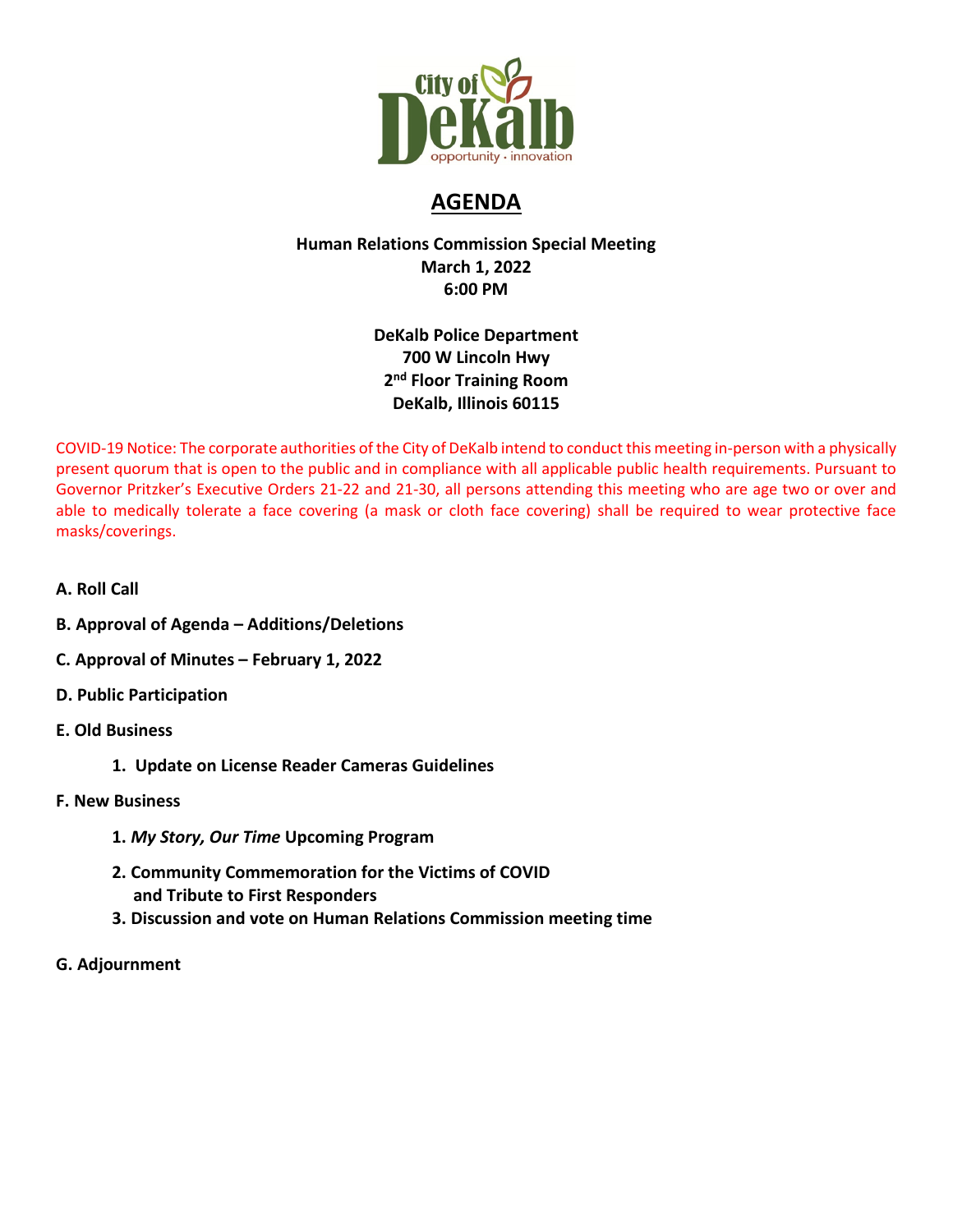

#### **Minutes**

# **City of DeKalb Human Relations Commission February 1, 2022**

The Human Relations Commission (HRC) held a regular meeting on February 2, 2022 in the Second Floor Training Room at the DeKalb Police Department.

#### **A. Roll Call**

The meeting was called to order at 4:30 pm. The following members of the HRC were present: Joe Gastiger (Chair), Nadine Franklin, Norden Gilbert, Andre Powell.

Other City officials/staff present:

- Scott McAdams, Fifth Ward Alderman and City Council Liaison to the HRC
- David Byrd, Chief of Police
- Jason Leverton, Deputy Chief of Police
- Scott Zak, Management Analyst and Staff Liaison to the HRC

### **B. Approval of Agenda – Additions/Deletions**

Chair Gastiger said use of the phrase "Traffic Surveillance Cameras" in the agenda was poor wording when he was referring to License Plate Readers.

Chair Gastiger asked for a motion to approve the agenda. It was motioned by Mr. Gilbert and seconded by Ms. Franklin. Mr. Gilbert motioned to amend the agenda to add item N-2, a discussion on the HRC's meeting time, seconded by Ms. Franklin. The amendment was approved by unanimous voice vote. Mr. Gilbert motioned to approve the amended agenda, seconded by Chair Gastiger. The amended agenda was approved by unanimous voice vote.

### **C. Approval of Minutes – December 7, 2021 Regular Meeting**

Chair Gastiger asked for a motion to approve the minutes. Mr. Gilbert motioned, seconded by Ms. Franklin. The minutes were approved by unanimous voice vote.

**D. Public Participation –** No public comments were made at this point in the meeting.

#### **E. Old Business**

**1. Update on Traffic Surveillance Cameras Guidelines**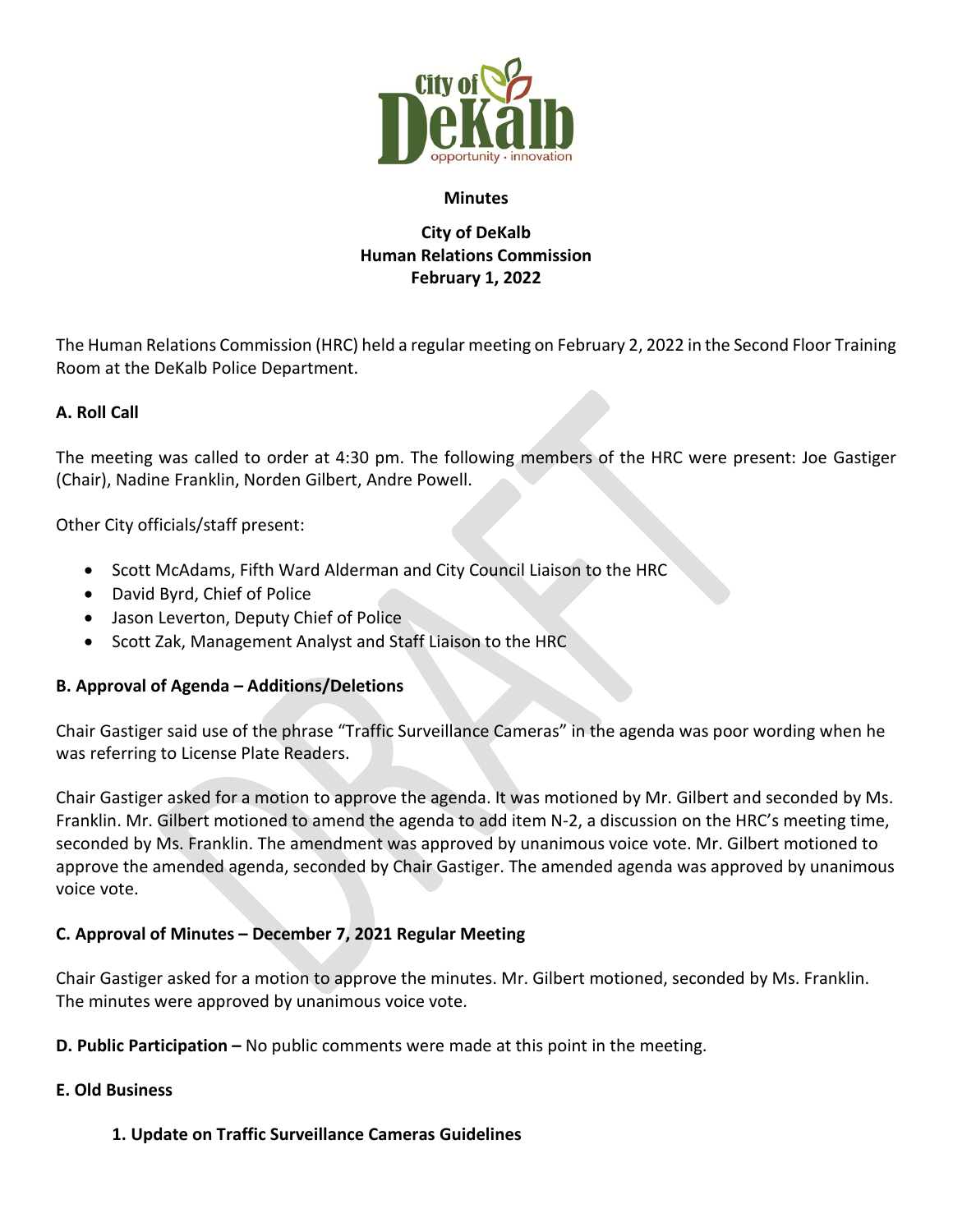

This item was moved up in the agenda. Chief Byrd shared that delivery of the License Plate Readers (LPRs) had been delayed by supply chain issues being seen nationwide but he hoped installation would be underway at the end of the month.

Chief Byrd clarified for what purposes the LPRs will be used. He said there is no facial recognition technology in the devices, and that they will only be used for official law enforcement investigations, including outstanding warrants, missing persons, and people and vehicles wanted in connection to a specific investigation.

Chief Byrd described the operation of the system. The cameras read license plates, take photos of vehicles and recognize taillight configurations. Dispatchers are alerted when there is a match to a wanted vehicle, and officers are told to be on the look out for that vehicle. Chief Byrd said the LPRs will not be used for moving, red light or speeding violations.

Chair Gastiger said the HRC is concerned about the written policy that will guide the Police Department's use of the LPRs. Chief Byrd said a policy is being drafted using existing policies from other jurisdictions, and there will be open access to the policy when it is completed.

Chair Gastiger said the technology will be beneficial, but people are still apprehensive. Chief Byrd reassured LPRs will not impact those who have not committed crimes. He said they will help solve crimes that officers do not see and can become a deterrent to crime.

Chief Byrd explained the policy will include definitions, data entry and the process for dispatchers when they receive an alert. Chair Gastiger said he would like the HRC to review the completed policy.

Mark Charvat, a member of the public, said there are benefits to LPRs if they are used properly but noted a written policy is not yet in place. He asked if other towns' policies were being reviewed, who will have access to the LPR data, can it be used to track people and how long will it be stored. He also said he hoped the HRC and public will be able to see the policy before LCRs are in use.

Chief Byrd responded that policies from the Illinois State Police, Addison and Chicago have been reviewed. He said the data in the system is law-enforcement sensitive, such as LEADS and NCIC data, that cannot be shared with those outside law enforcement, and those who do face termination. He explained stolen vehicle information is removed upon arrest and people wanted on warrants are removed when arrested. He said many other departments keep data collected by the LPRs for 90 days, and it is still being considered how long the DeKalb Police Department will keep its data.

Mr. Gilbert asked if the databases used by the LPR system are statewide or national. Chief Byrd said every plate read goes through LEADS, the Illinois database, and NCIC, which is national. Mr. Gilbert asked if the LPRs can distinguish between people since the person driving a vehicle in the system might not be the person wanted. Chief Byrd said it will not be known if the wanted person is driving until a traffic stop is made.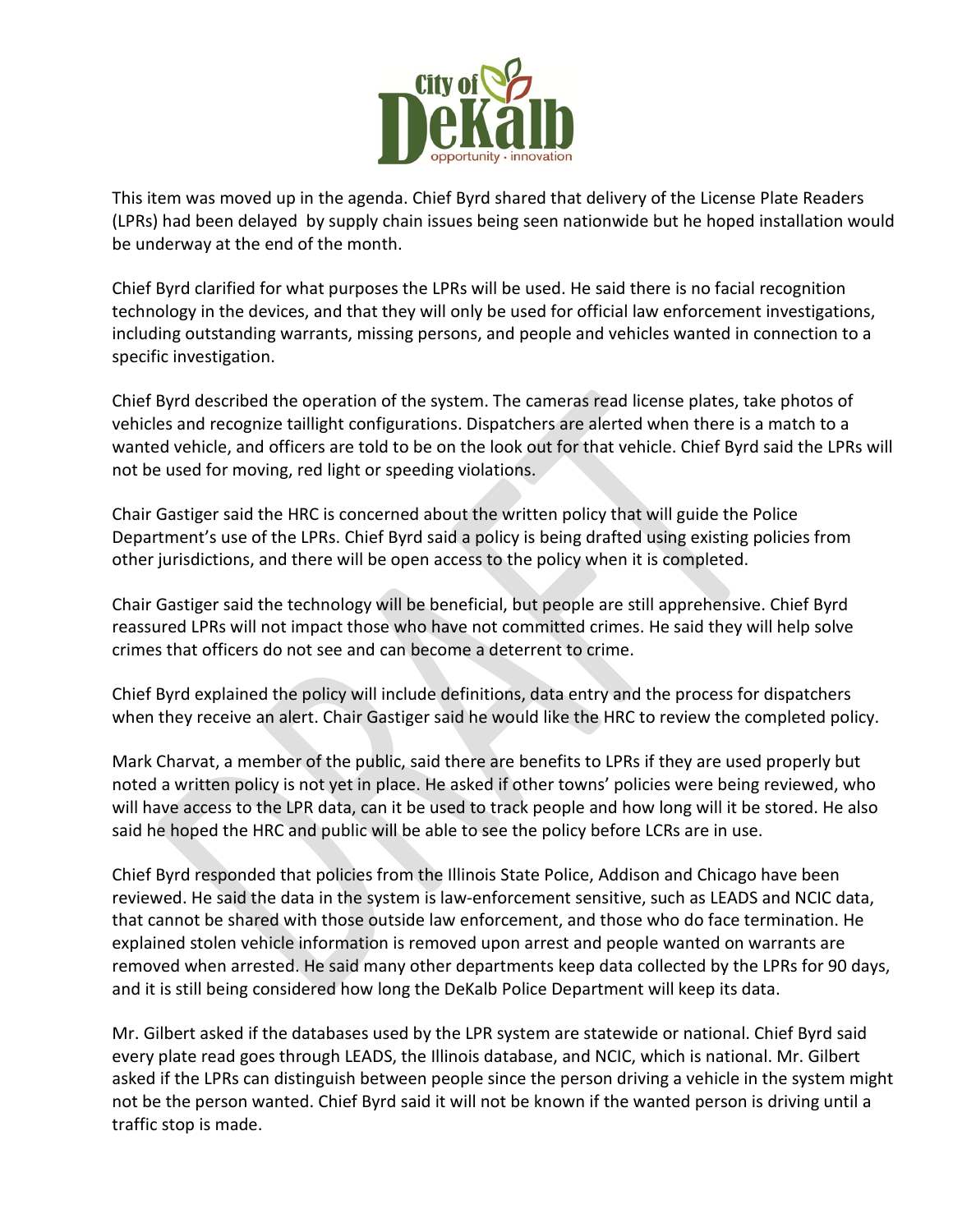

Joe Mitchell, a member of the public, asked how many LPRs have been purchased, where will they be located and how were those locations chosen. Chief Byrd responded six have been purchased and locations were determined based on traffic volumes, points of ingress and egress and crime statistics. He said the locations will not be revealed so criminals do not learn the locations and avoid those areas. Mr. Mitchell said there will be a high probability that there will be a disproportionate number of devices in high-crime area. Chief Byrd noted crime statistics were just one factor, and they will also be located at points of high traffic and ingress and egress.

Mr. Charvat asked if the LPR cameras will capture residences. Chief Byrd said residences are already captured by safety cameras, and that dispatchers will not be monitoring the images but rather waiting to hear an audible alert. In response to another question, Chief Byrd said bad information can be purged from the system.

Chief Byrd concluded the HRC can review the policy and areas identified as needing clarification can be revisited.

## **2. Publicizing the Recently-Adopted Landlord Tenant Ordinance Revisions**

Chair Gastiger shared the City Council has approved the Landlord Tenant Ordinance revisions that were recommended by the HRC, and he is working with Mr. Zak on videos for social media to inform the public of the changes.

Mr. Gilbert asked how long it had been since the example lease in the ordinance was reviewed and if it should be reviewed by the City Attorney. Chair Gastiger said the DeKalb Area Rental Association could be involved. Mr. Zak said he would bring back information.

### **N. New Business**

# **1. Update on Cultural Literacy Training for City Staff**

Chair Gastiger said the HRC has long advocated for cultural literacy training for the police and all City staff.

Deputy Chief Leverton reported on the training being done by the Police Department. Every officer has completed RITE (Racial Intelligence Training and Engagement) training, which is also being done at the training academy, so new officers will have completed the training when they come to the department. The department also belongs to online training that alone would meet state standards. Leverton said the department is proud they are not just meeting, but exceeding state cultural literacy training standards.

Chair Gastiger shared an e-mail from City Manager Bill Nicklas describing the training done citywide. In the communication, Nicklas said the Police Department is bound by the SAF-T Act to perform cultural diversity and de-escalation training annually, and the Fire Department has instituted diversity training following a social media post made by a firefighter/paramedic that was insulting to persons of color.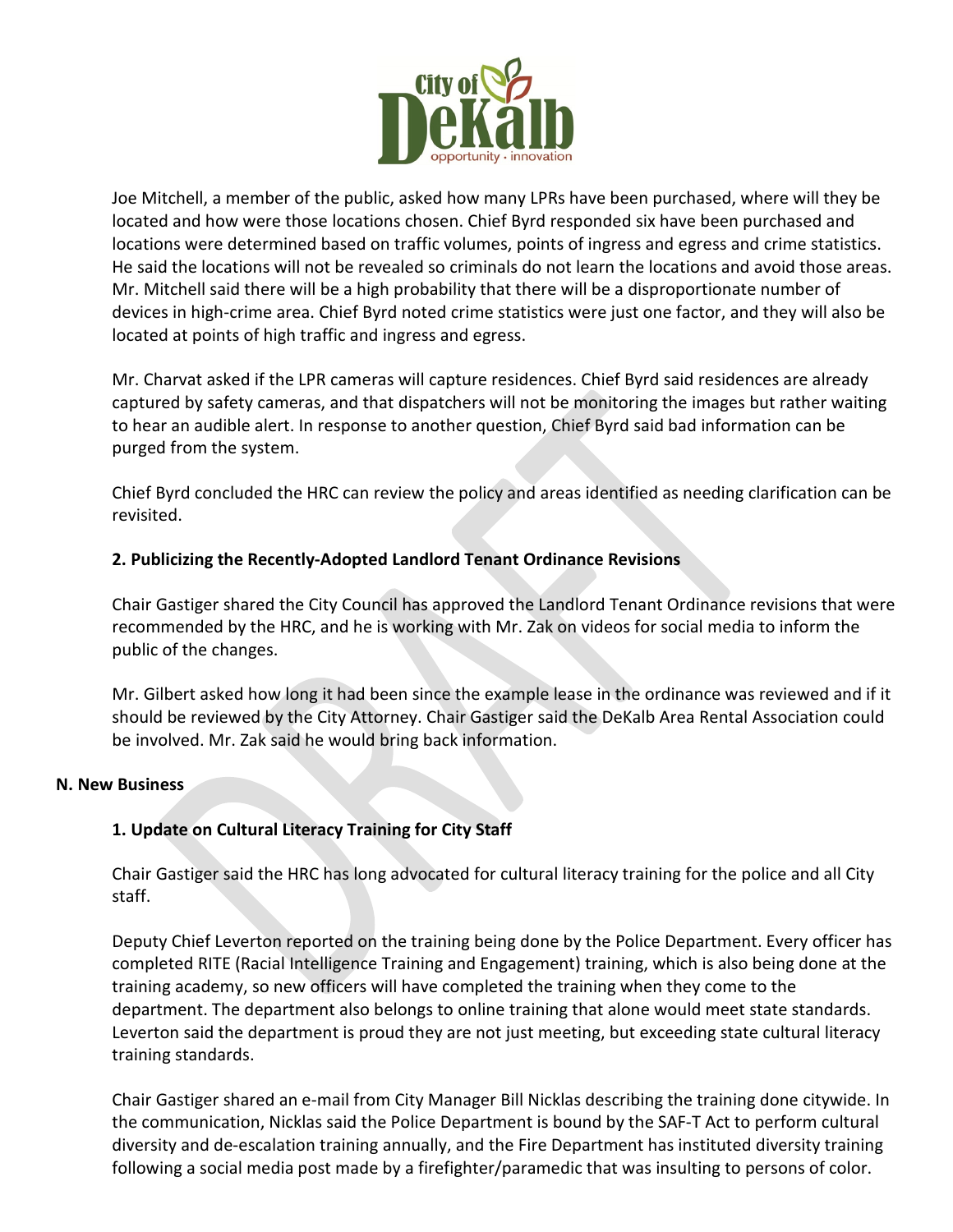

There is an overtime cost since firefighters do not have time to do thoughtful training, given their daily ambulance call volume. Annual state sexual discrimination training for all employees has a diversity model, and annual Freedom of Information Act and Open Meetings Act training touches on more subtle forms of discrimination but that is not the focus. Mr. Gilbert said all City employees should receive cultural training, and Chair Gastiger said funding has always been an issue.

Mr. Powell asked Deputy Chief Leverton if the training done by police has been impactful. Leverton said the RITE training is taught by fellow officers, helping with buy-in. He said there has been no pushback against the training.

Mr. Charvat asked if the public could view the training. Deputy Chief Leverton said that would be unlikely since the content is subscription based and law-enforcement sensitive, but the topics could possibly be shared.

### **2. Discussion on Meeting Time**

The HRC discussed the change in the Commission's regular meeting time from 6:30 p.m. to 4:30 p.m. Chair Gastiger shared that Commissioner Lisa King was upset about the time change.

Ms. Franklin said she has never served on a commission where the members were not consulted about a time change. She said the 4:30 time sends a message to the public that the Commission does not want to hear from them since many people are still working at that time. She said the new time also discourages people from serving on the Commission for the same reason. She said she did not know about the new time until the Friday before the meeting and that the Commission could have been consulted by e-mail.

Chair Gastiger said he recollected a conversation with former Assistant to the City Manager Josh Boldt at the last meeting about an earlier time since other City commissions meet earlier. Chair Gastiger said no vote was taken and no was decision made, and he said Mr. Boldt perhaps jumped the gun.

In response to the concerns, Mr. Zak said it was recommended that the process be done correctly with discussion at this meeting and a vote on the meeting time at the April meeting. He apologized for the confusion, and said a cause may have been the transition between staff liaisons.

Mr. Gilbert motioned that the regular meeting of the HRC at 4:30 p.m. March 1 be cancelled and that a special meeting be called for the same night at 6 p.m. at which a decision on the meeting time could be made. The motion was seconded by Commissioner Franklin. The motion was approved by unanimous voice vote.

### **G. Adjournment**

Chair Gastiger motioned to adjourn the meeting, seconded by Ms. Franklin. The motion was approved by unanimous voice vote. The meeting was declared adjourned at 5:52 p.m. The next meeting is on March 1, 2022.